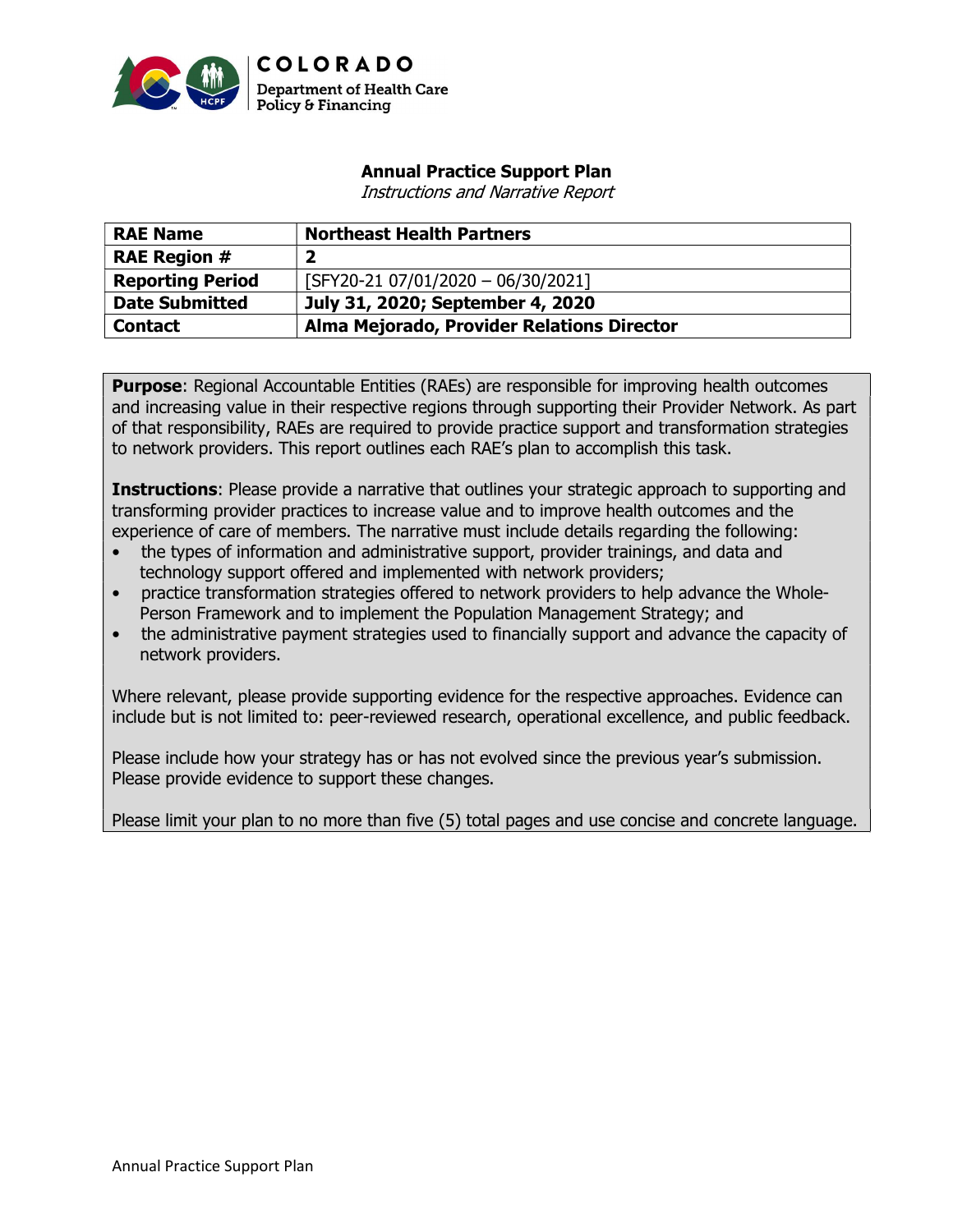

# Practice Support Plan Narrative

**Instructions:** Please provide a narrative that outlines your strategic approach to supporting and transforming provider practices to increase value and to improve health outcomes and the experience of care of members. This narrative must include the details outlined above.

Northeast Health Partners (NHP) is committed to serving the Members and their needs, ensuring Members can access necessary information and services critical to health improvement, and supporting the providers essential to Member care. NHP understands that supporting providers and practice staff is key to developing a strong system of care to improve the health and wellness of Health First Colorado (Medicaid) Members through Whole Person Care as outlined in the Population Management Strategy. The Practice Support Plan for fiscal year 2021 was developed with the overarching goal of improving the health outcomes and experience of care for NHP Members. As the plan for fiscal year 2022 is drafted, NHP will include more specific details, such as metrics, timelines and dates. The plan will also include detailed action steps in order to layout how each objective will be accomplished over the next fiscal year based on findings from fiscal year 2021.

Northeast Health Partners (NHP), Regional Accountable Entity (RAE) for Region 2, delegates network management responsibilities to Beacon Health Options. On NHPs' behalf, Beacon seeks to educate both providers and practice staff about the needs of Health First Colorado members and the RAE's resources and support tools. In order to meet these responsibilities, Beacon offers provider trainings, practice support and practice transformation services to network providers through Provider Support Calls, Town Halls and one-on-one provider supports. Beacon also develops PCP contracts that incentivize providers to improve health outcomes and the experience of the care of the members.

During Fiscal Year 2020, NHP adapted its provider outreach plan to maintain communication with providers to ensure they received the information needed to serve Medicaid Members. During the first 9 months of the year, NHP conducted two Town Halls, 44 provider on-site visits, and 13 virtual trainings or Provider Support Calls. After COVID-19 crisis, NHP moved to virtual outreach and training. In order to provide timely information to providers during this period, Provider Relations hosted weekly calls with PCPs and Behavioral Health Providers from March to May 2020. Once the information and process changes related COVID-19 stabilized, Provider Relations returned to monthly Provider Support Calls. From March until the end of the year, NHP conducted 20 virtual Provider Support Calls and 28 provider meetings through phone calls and video conferencing. NHP understands the value of performing on-site visits with providers to build relationships and increase engagement. However, NHP is monitoring the public health crisis to maintain appropriate health measures for its staff and contracted providers. This is the reason NHP will continue to conduct provider visits and trainings through phone calls, video meetings at least through December 2020 and, when appropriate, initiate in-person visits.

### Practice Support Goals

During the fiscal year, NHP plans to prioritize the following three goals intended to engage and support providers to assist them in improving health outcomes for Members.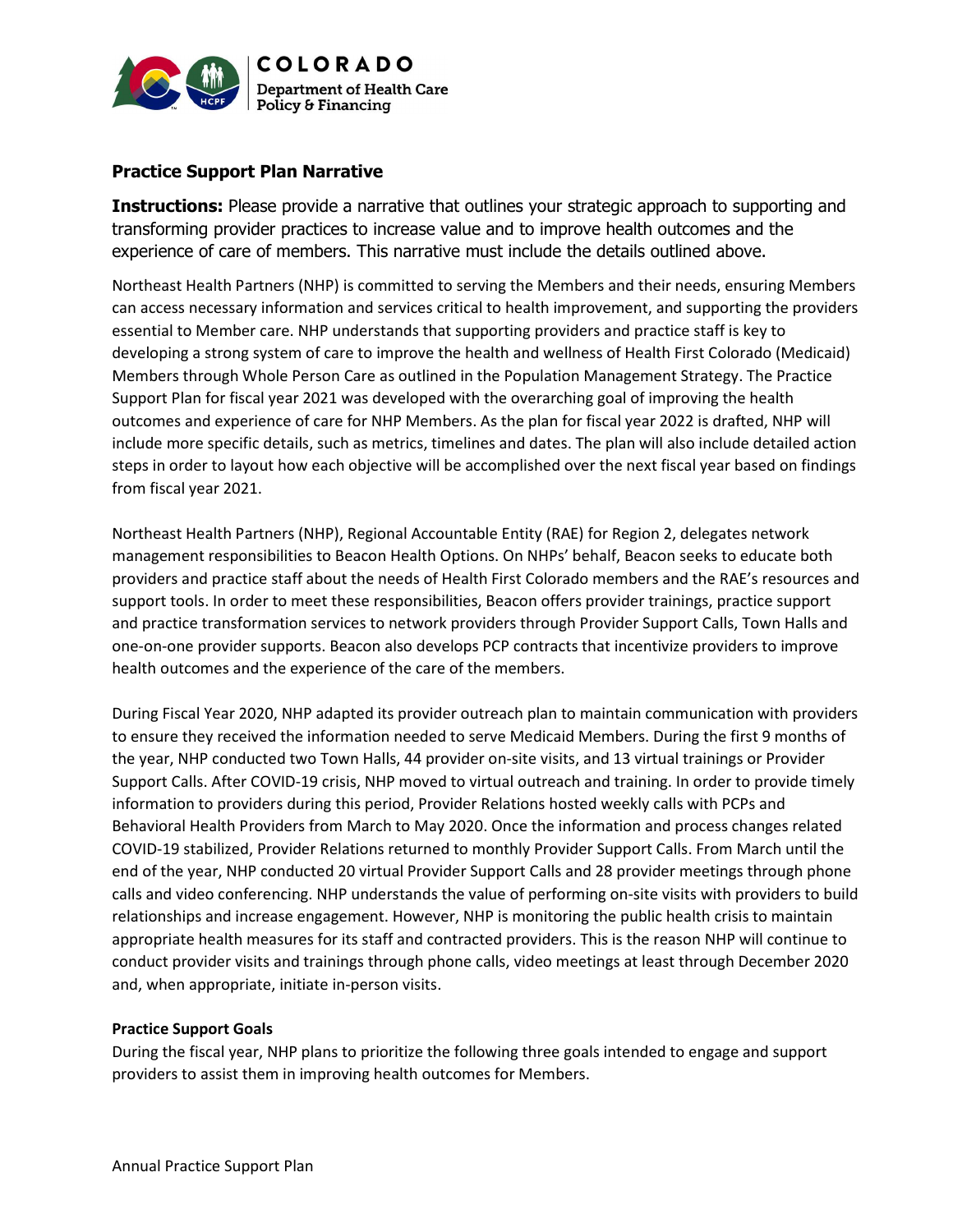

Goal #1 – Each quarter conduct a minimum of one meeting with Primary Care Providers (PCP) practices to render education and support regarding Key Performance Indicators (KPI) and Performance Measures, administrative support, and Data and technology support. Provider visits will be conducted through phone calls, video meetings, and when appropriate in-person visits.

Goal #2 – Increase the number of individuals trained at the end of fiscal year 2021 from fiscal year 2020 by 10%. The trainings will be offered to contracted behavioral health and primary care providers based on relevance of the training topics through monthly group training forums, as well as, individual provider trainings. Provider training utilization will be reported through conferencing software or through provider sign in and monitored on a quarterly basis. The trainings conducted will cover: General information and administrative support, data and technology support, Practice Transformation, and Key Performance Indicators (KPI) and Behavioral Health Performance Measures.

Goal #3 – Provide forums for providers including monthly provider support calls, quarterly Town Halls, and the Healthy Community Collaborative to support collaboration of population management activities. Participation of the forums will be reported through conferencing software or through provider sign in. Forums are an important piece of the engagement plan as they facilitate an environment for collaboration and idea sharing amongst peers to increase efficiencies. Participants will be survey to measure the outcome of the forums. Tracking of invitations will be reviewed through Constant Contact to inform where providers have received, read, and respond to those communications sent out.

### Provider Trainings:

Provider Support Calls - Provider Relations has a calendar of monthly Provider Support Calls through ZOOM and uses them to train network providers on Health First Colorado program. It includes both contractually required trainings as well as other trainings that are educational to providers. Provider Support Calls offer updates or reminders to network providers of their contractual responsibilities or changes that impact their practice. This may include referencing information shared with them through the Provider Handbook, Provider Alerts or available on the website. The information presented in the calls are shared with attendees through email and available on the website to use as a self-service training module. Information about the website is shared with providers during the Provider Support Calls. Here is the link to the section in the NHP's website for Provider Support Calls:

https://www.northeasthealthpartners.org/providers/provider-support-calls/

Training areas include: Health First Colorado (Medicaid) Eligibility and Application Process; Health First Colorado Covered Benefits for State plan and RAE responsibility; Access to Care Standards; EPSDT; the RAEs Population Management Strategy; Cultural Responsiveness; Member Rights; Grievances and Appeals; Quality Improvement Initiatives, mental health and SUD documentation standards, including those to address Population Management; Principles of Recovery and Psychiatric Rehabilitation; and Trauma-Informed Care. Use and proper submission of the Colorado Client Assessment Record for Members (CCAR) or the current Colorado Office of Behavioral Health's data collection tool for mental health and substance use disorders has been on hold pending the launch of the new program, COMPASS. Other training or education content areas available include Care Coordination; Suicide Prevention; Condition Management; and Collaboration with Specialty Providers, Brain Injury, COVID-19, and healthcare disparities.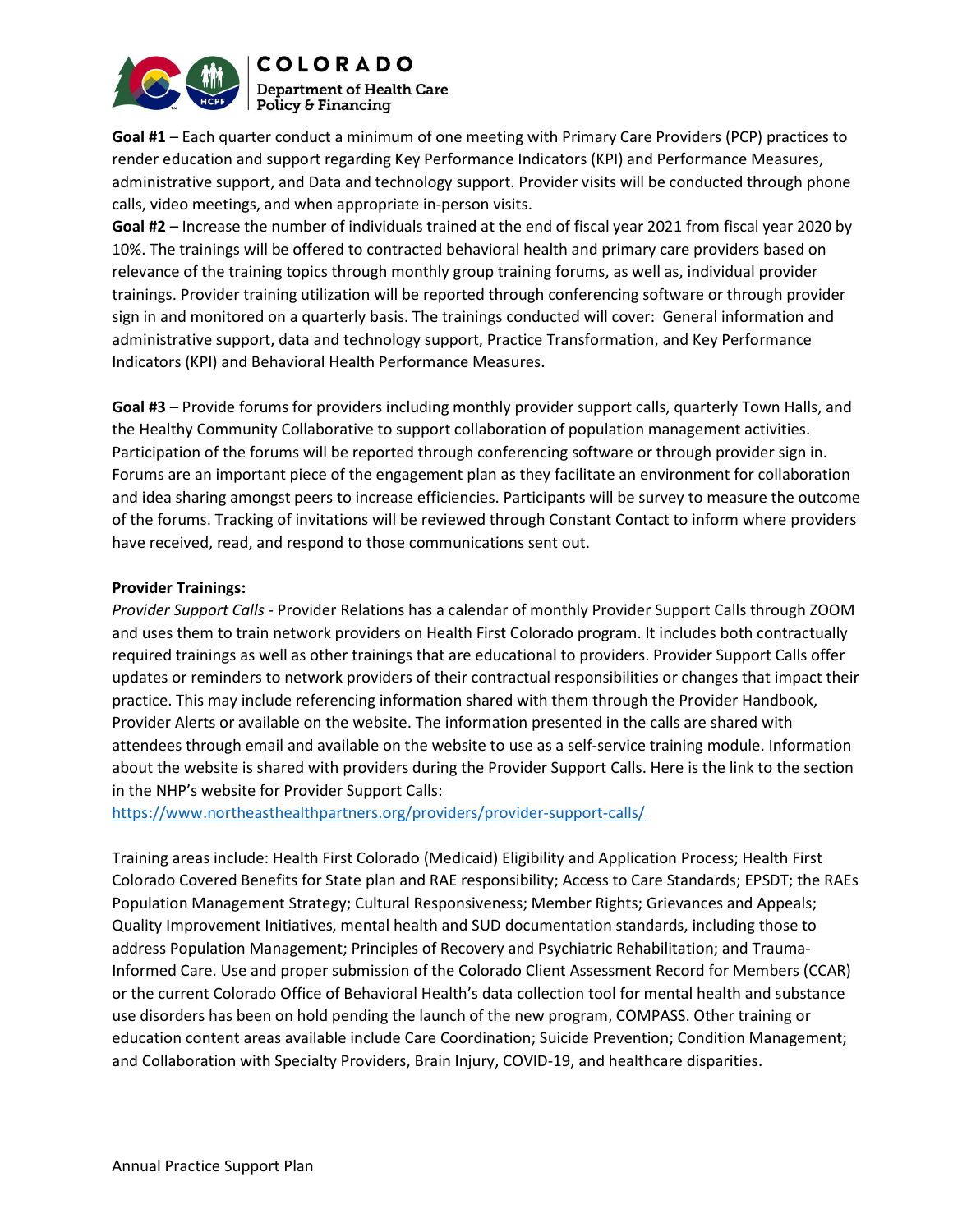

Provider Online Services - Through the NHP website, providers have an online, self-service application that contains trainings and other resources to access based on need. It serves as an archive of previous trainings for reference and education. Additionally, NHP releases the annual Policy and Procedure Manual for Providers (Provider Manual) to inform provider on Health First Colorado benefits, eligibility and application process; Grievance and Appeals; Liability of Payment; Practice Guidelines; Authorization Procedures; and Documentation Requirements. This information is also shared with providers through the Provider Support Calls and Provider Alerts. NHP created a Provider Manual specific to Primary Care Providers and another for Behavioral Health Providers and they are available in the Provider section of the website: https://www.northeasthealthpartners.org/providers/provider-handbook/. The Provider Manual dedicated to Primary Care Providers focuses on Contractual requirements as well as HCPF's Data Analytics Portal (DAP), Key Performance Indicators, Care Coordination resources, and the range of Administrative, Data and Technology Services to support their Practice Transformation. Here is the link in the NHP's website for Provider Online Services: https://www.northeasthealthpartners.org/providers/

Individualized Provider Training Individualized education and additional training will be available based on the practice's request or identified need to aide their efforts to improve operations, health outcomes and/or member experience. The primary point of contact, which may be either Primary Care Provider Quality Manager (PCPQM) for higher volume practices or Provider Relations staff for smaller practices, will coordinate on-site or virtual meeting to deliver the training with the practice.

Town Halls - Providers and community stakeholders are invited to participate in town halls. Town halls are meetings aimed at opening conversations relating to the needs of Medicaid members served in the region, allowing providers and stakeholders accessibility to RAE leadership to share needs, gaps, and successes. Information, updates, upcoming events may also be shared at these virtual or in-person events.

### Practice Supports: Administrative, Data and Technology Services

Providers have a primary point of contact at NHP that conducts periodic interactions through in-person visits, Zoom Conference meetings, and electronic communications to understand the individual needs of practices. The primary point of contact, which may be either Primary Care Provider Quality Manager (PCPQM) for higher volume practices or Provider Relations staff for smaller practices, responds to the provider's request. The assigned staff will schedule an individualized provider training to discuss and address the provider's needs leveraging internal resources and provider online services, when appropriate. Topics for training and discussion include Member Attribution Process; Per Member Per Month (PMPM) Payments; Care Coordination; access to and utilization of HCPF's Data Analytics Portal (DAP); Alternative Payment Model (APM); Key Performance Indicators (KPI), and Member Dismissal Support.

NHP is establishing a report request process for practices within FY2021. This system will mirror the Hospital Transformation Report request process that has been in place for the past year and received positive feedback from hospitals. In addition to helping practices understand performance outside of what is provided in the DAP, this process will also allow NHP to collect insight on what reports and analytics are most meaningful to practices working on practice and process improvement. NHP is developing a "KPI Dashboard" to build on the standard Key Performance Indicators (KPI) reports to enhance existing Practice Performance reports that support improvement initiatives within practices. These efforts assist practices to make improvements in care and may align with the APM measures chosen by practices. Ad hoc and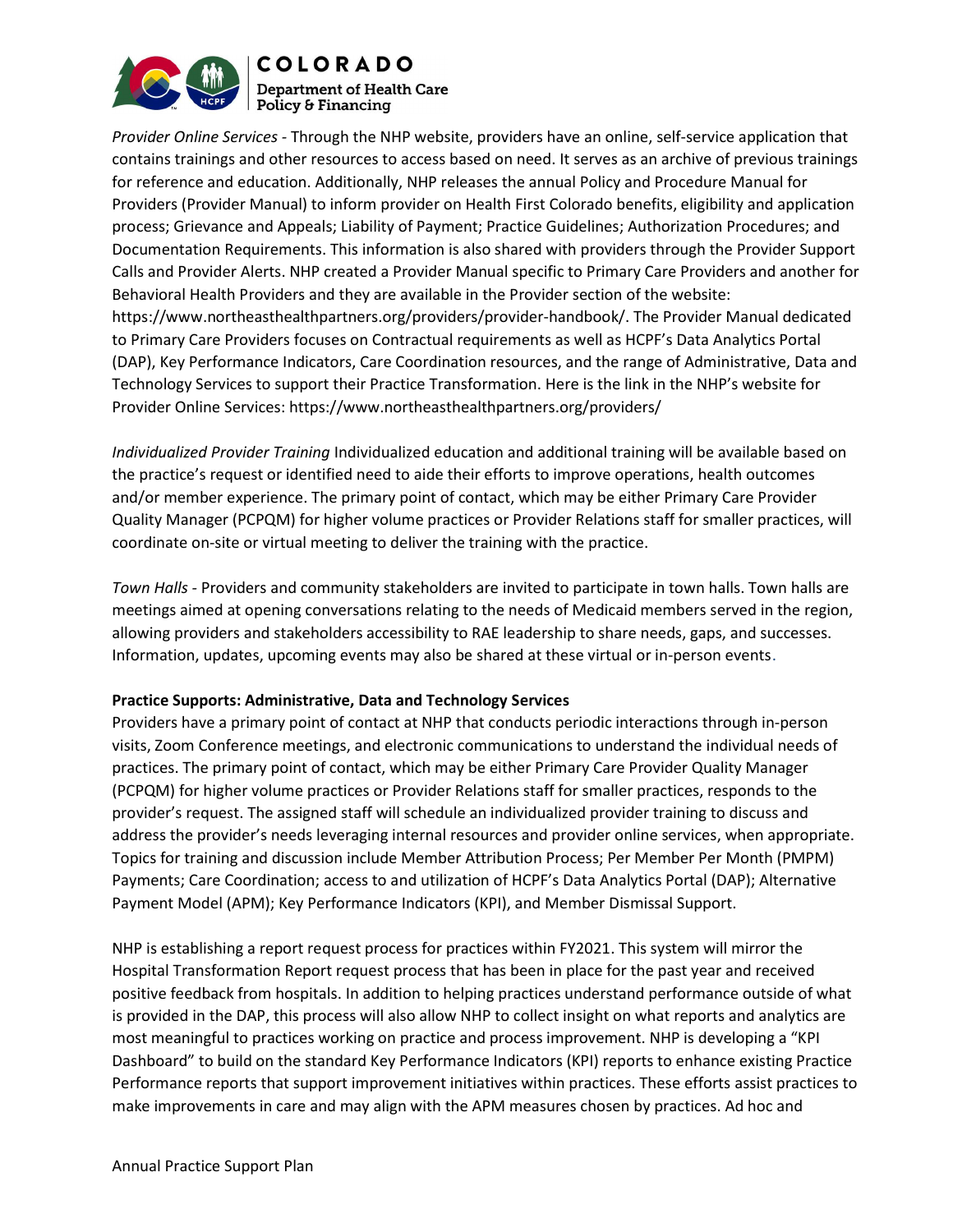

standard reports can be used to analyze current performance and guide Practice Transformation discussions with providers. In addition to providing data reports, NHP provides information on available data systems, as well as, contact information who can assist with those systems.

NHP continues to support PCPs by disseminating data extracts that identify members that may require additional care. The Admissions, Discharge, and Transfer (ADT) report is disseminated on a daily basis and identifies those members that are currently or have recently been admitted into a hospital. The Daily Census report is another daily file that is disseminated that identifies members currently admitted to a hospital for behavioral health reasons. Additionally, the Nurse Advice Line report is sent out Monday – Friday and the Health Needs Survey is sent out every Wednesday to care coordinators to help them understand the needs of their members.

### Support for Telehealth Services

With the recent expansion of telehealth services many providers are requesting to continue to utilize telehealth. We are working with providers to understand how they will be able to continue to use telehealth and if offering services after hours via telehealth is an option. For FY 20-21, one of the three Network Adequacy Goals is to increase telehealth services. NHP will increase the number of primary care and behavioral health providers that use telehealth services by 10% by the end of the fiscal year. NHP has incorporated strategies into its Provider Support Plan to work with providers to capture the number of providers who render telehealth service including for after-hours appointments.

NHP will offer the providers training on how to optimize telehealth in their practice. NHP plans to continue communication with providers regarding telehealth services through its various communication platforms including Provider Support Calls, Newsletter and Individual Provider Outreach to educate, promote and utilization of telehealth services, especially as practices return to in-person patient care. We will discuss with the providers their hours of operations and the service they offer through telehealth, including telehealth for after-hours availability. NHP will target primary care and behavioral health providers, which may have capacity to add or expand telehealth services within their practice for after-hours availability. NHP utilizes Provider Support Calls to educated providers on the billing guidelines and documentation requirements for telehealth. Also, the Provider Support Calls forum allows providers to share information with their peers and crowdsource best practices for implementing telehealth. NHP will continue to use this forum to leverage peer-to-peer support. Additionally, NHP connects providers with national resources on implementing telehealth and will include to the NHP website. NHP will use internal system solicit feedback from Member and Family Services when they assist a Medicaid Member to obtain after-hours appointments through telehealth. The feedback will be monitored to gauge need for after-hours availability and demand for telehealth services. NHP will review and update the plan based on provider and member feedback, as well as, the effectiveness of the provider outreach to ensure after-hours availability needs are met.

### Practice Transformation

Our Practice Transformation philosophy is to engage with practices and utilize quality improvement tools to support them in achieving practice goals and regional priorities.

Specific Practice Transformation functions of the Primary Care Provider Quality Managers (PCPQMs):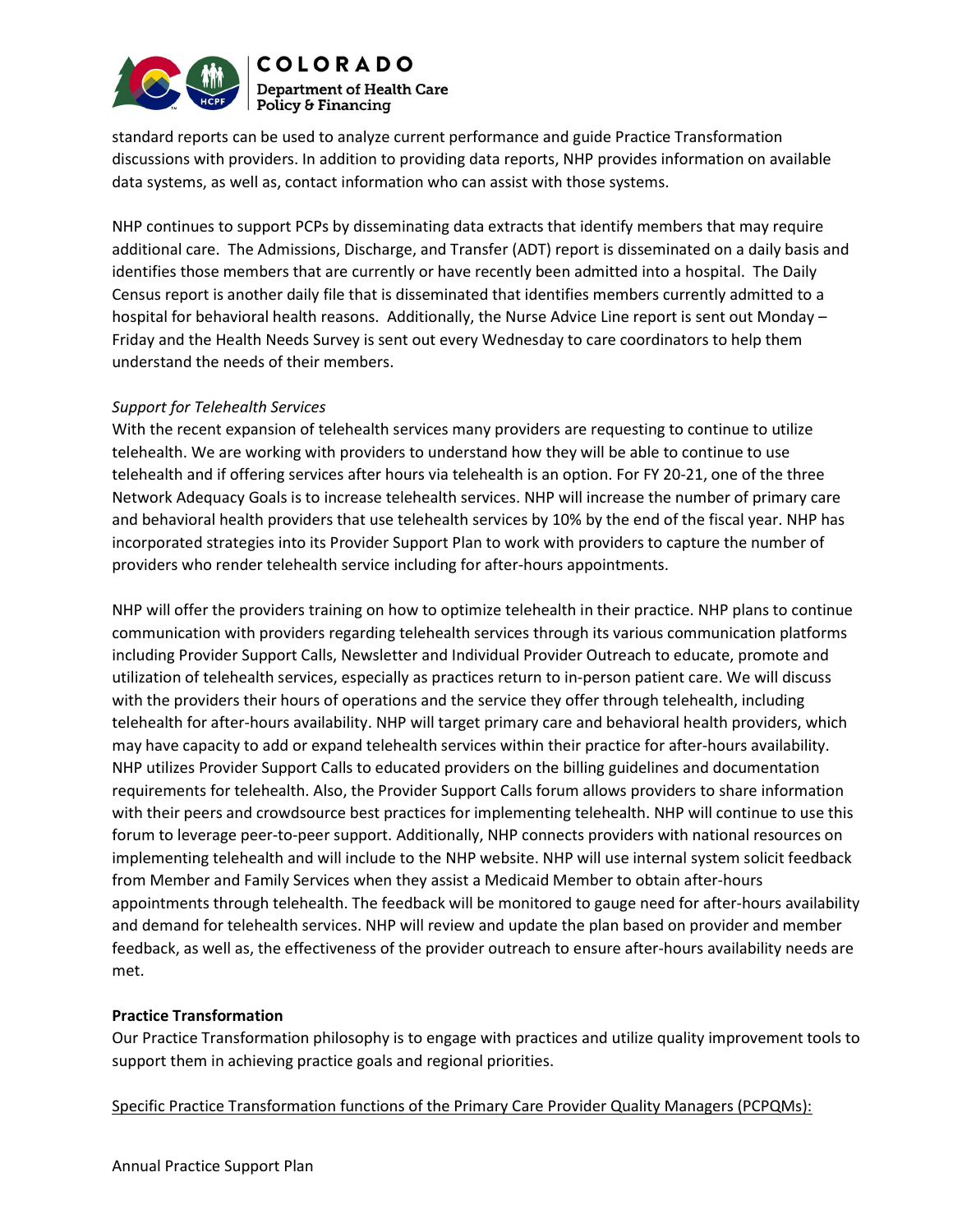

- A single point of contact to support practices with optimizing practice workflows and systems.
- Ongoing support and coaching for quality improvement (QI) activities utilizing standard QI tools and develop the infrastructure and processes that lead to improved health outcomes.
- Utilize practice assessments to identify opportunities within practices to be included in the annual quality improvement plan.
- Assist practices with improving performance related to Key Performance Indicators (KPI) and meeting Alternative Payment Model (APM) measure selection goals as it applies to the Performance Pool.
- Provide individualized support to practices to improve access to care, patient satisfaction, and BH integration.
- Explore opportunities to include specialty care and behavioral health providers into the Practice Transformation strategy in the upcoming year.
- Teach practices how to utilize available data that support population health plan efforts and risk stratification of patients who are high risk.
- Work with practices to understand individual clinical pathways for condition management to develop standards of care successful in our region.

Alternative Payment Model (APM) Support for Practices - As the first half of 2020 has brought unique challenges to the 2019 APM reporting, NHP is eager to start pushing ahead in the support of practices with 2020 APM measure selection. APM activities include:

- A weekly sub-workgroup with a focus on ensuring APM support to practices is occurring and ensure all internal teams are involved in the process.
- Onsite PCPQM meetings with practices to discuss APM at a quarterly frequency, though practices can request additional support as needed.
- Weekly meetings with CORHIO to collaborate on Electronic Clinical Quality Measures (eCQM) support to relevant practices. This collaboration includes a working document to track progress.
- Working with the primary care practices that qualify for APM to support them in measure selection and documentation. The strategies employed to support each practice will depend on the APM measures selected, including engaging CORHIO for eCQM measures, periodic review of claims data, and scheduling touchpoints to prepare and validate their structural measures.
- Education and support on best practices and strategies for improving APM performance.

Key Performance Indicators (KPI) Support for Practices - As mentioned above, NHP has established a multidepartmental workgroup to focus on the KPI performance for its network practices. As a function of the workgroup, a "KPI Dashboard" will be developed by end of August 2020, which will aggregate data by group practice instead of by site currently available through HCPF's Data Analytics Portal (DAP). PCPs with multiple practice sites may gauge their performance across their practices and as a whole to determine strategies to improve performance. PCPQMs will work with practices on KPI alongside other Practice Transformation initiatives and efforts during onsite visits.

Practice Transformation for Small Practices - The Practice Transformation for small volume practices with no participation in APM incentive program will be offered practice transformation assistance by Provider Relations appropriate to their capacity. NHP will leverage Provider Support Calls to share information about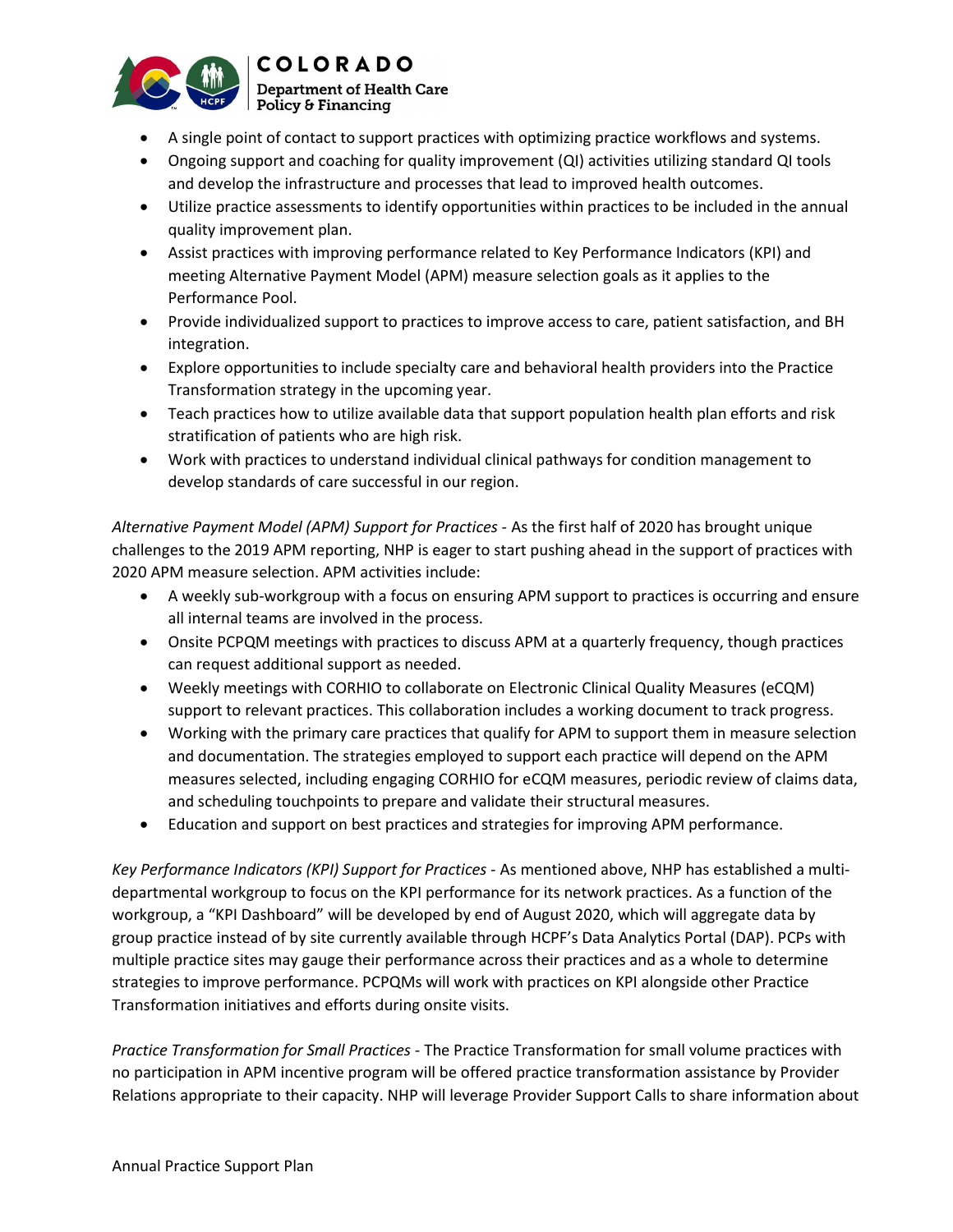

practice transformation activities. This will include opportunities to connect with local and State resources and other similar practices to learn how to maximize the HCPF's Data Analytics Portal (DAP), educate on how to review their Key Performance Indicators, capitalize on their Care Coordination Entity's resources, and the range of Administrative, Data and Technology Services supports. As small practices across the region have varying needs, Provider Relations will use individualized provider trainings to deliver education and practice supports as part of the overall Provider Support Plan for the region.

All PCP practices will be offered training regarding the Population Management Framework defined by HCPF as the paradigm for treating members via whole-person care. Training will be conducted through provider forums, as well as printed materials which will be accessible via NHPs' website. Trainings specifically requested by Providers will be offered on an as-needed basis.

### Administrative Payment Strategies

Northeast Health Partners is modifying PCP contracts for Fiscal Year 2021 to focus financial incentives with those practices offering services above and beyond baseline primary care services for their active/utilizing attributed members. Delegation of care coordination services will be limited to Northern Colorado Health Alliance (NCHA) and with the region's three Federally Qualified Health Centers (FQHCs), Peak Vista Community Health Center, Salud Family Health Centers and Sunrise Community Health. Identified as the region's "accountable entities," for their work in care coordination, payment to these entities will be tiered to incentivize engagement of complex members in care coordination services. Non-delegated PCPs have the opportunity to earn dollars above their Per Member Per Month (PMPM) if they implement vetted condition management programming.

For behavioral health providers, NHP plans to further expand existing case rate agreements with inpatient levels of care. Plans involve expanding quality metrics as well as an analysis of other levels of care for potential Value Based Payment (VBP) contracting.

### Practice Oversight

Practice oversight is a key element to ensuring that services are being rendered in an appropriate manner as laid out in the PCP contracts. NHP has developed a practice oversight strategy to maintain communication and report progress with providers and compare the standing of similar providers across the network. Starting first quarter 2021, NHP will implement specific oversight which connects to contractual requirements which may include:

- Appointment Availability, and After hour's emergency availability,
- Care coordination for accountable PCP or coordinating care with the Care Coordination entity,
- KPI measure performance, Performance Pool, and Alternative Payment Model (APM),
- Cultural competency training and/or policy,
- Submitting as necessary when there are changes and deletions to their staff or rendering provider network, and member dismissal.

NHP will create a coordinated activity timeline and findings by area of oversight and a combined description of practice performance. The findings of the practice oversight will inform the targeted outreach for practices to improve areas of low performance, opportunities for education and support, and planned trainings.